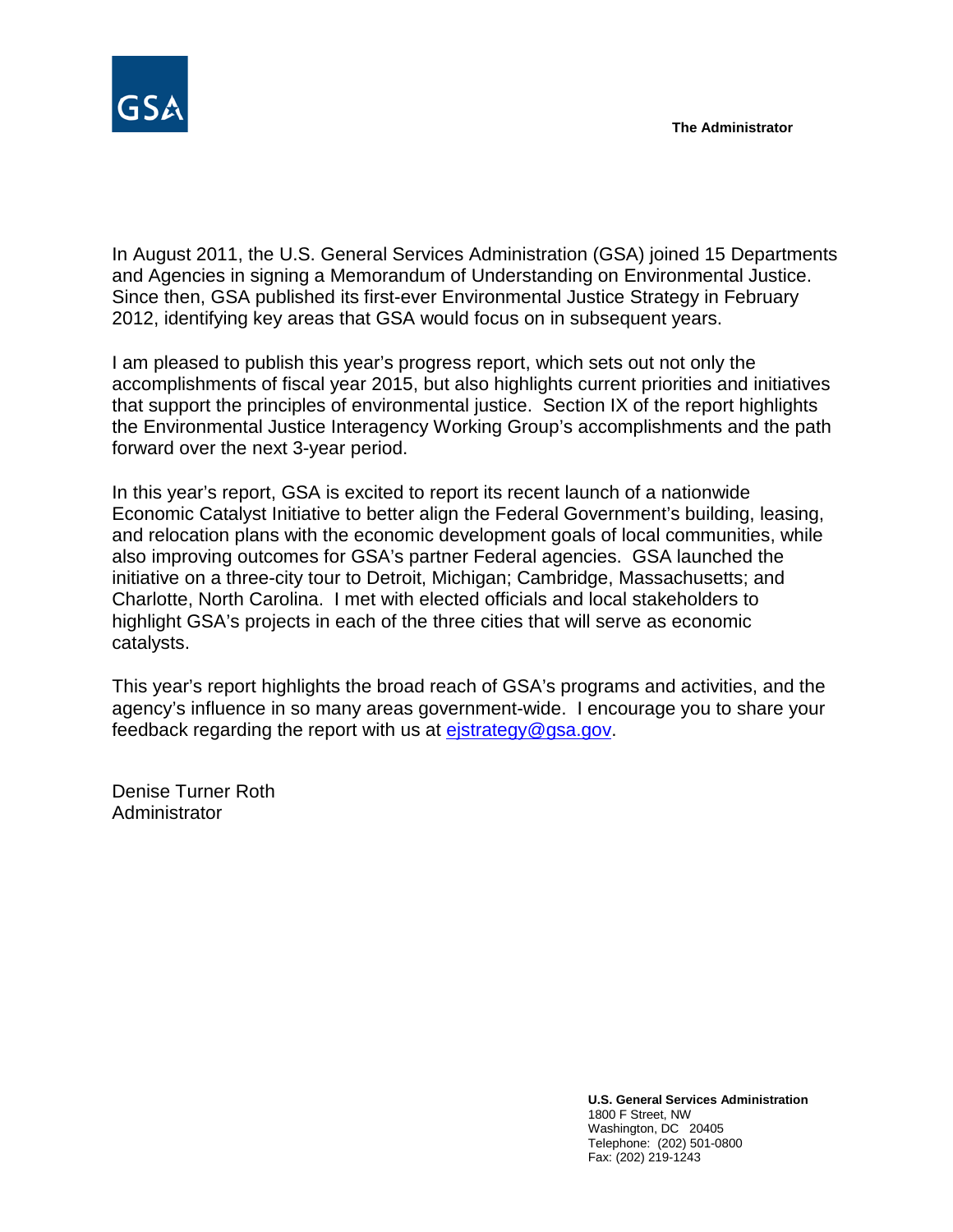#### I. **INTRODUCTION/OVERVIEW**

On February 11, 1994, the President signed Executive Order (EO) 12898, *Federal Actions to Address Environmental Justice in Minority Populations and Low-Income Populations*. EO 12898 focuses Federal attention on the environmental and human health conditions of minority and low-income populations with the goal of achieving environmental protection for all communities. The EO established an interagency working group (EJ IWG) chaired by the Environmental Protection Agency (EPA) Administrator, and named executive agencies and offices required to participate. At that time, the U.S. General Services Administration (GSA) was not included.

On August 4, 2011, GSA and 15 other Federal agencies signed the Memorandum of Understanding on Environmental Justice and EO 12898 (EJ MOU). Among other actions, the EJ MOU adopts an updated charter for the EJ IWG; reaffirms the importance of identifying and addressing environmental justice considerations in the programs, policies, and activities of Federal agencies, including those not named in EO 12898; and provides that a signatory agency becomes a Participating Agency consistent with EO 12898. Through this signing, GSA made a commitment to make environmental justice a part of the agency mission.

As the Federal Government's real property, personal property, and acquisition steward, GSA is uniquely positioned to leverage its policies, programs, and activities to continue to make a visible difference in communities throughout the country. GSA's broad reach over the acquisition, management, and disposal of Federal assets provides opportunities to influence the environmental performance of the entire Government, and with GSA's expertise and history of leadership in sustainable Government technologies and practices, GSA recognizes its responsibility to increase the sustainability and efficiency of the Federal Government by reducing the environmental impact of its buildings, products, and services, as well as its processes and activities.

Since the signing of the EJ MOU, GSA reviewed its programs and activities and found that the agency has long supported the principles of environmental justice. The actions that GSA has taken since the signing of the EJ MOU documents ensures that environmental justice is considered throughout GSA's programs and activities, and we are pleased to report that environmental justice principles are integrated in GSA's day-to-day activities.

GSA recently launched a nationwide Economic Catalyst Initiative to better align the agency's building, leasing, and relocation plans with the economic development goals of local communities while also improving outcomes for the Federal Government and our partner agencies. These efforts support the very essence of making a visible difference in overburdened communities.

The following actions and initiatives reflect other ways that GSA is making a difference throughout the Federal Government and the hundreds of communities where GSA has programs and activities. For example, GSA is:

● Consulting with local communities in the siting and development of Federal space to help spur economic development in urban and low income areas, which directly brings about positive economic impact;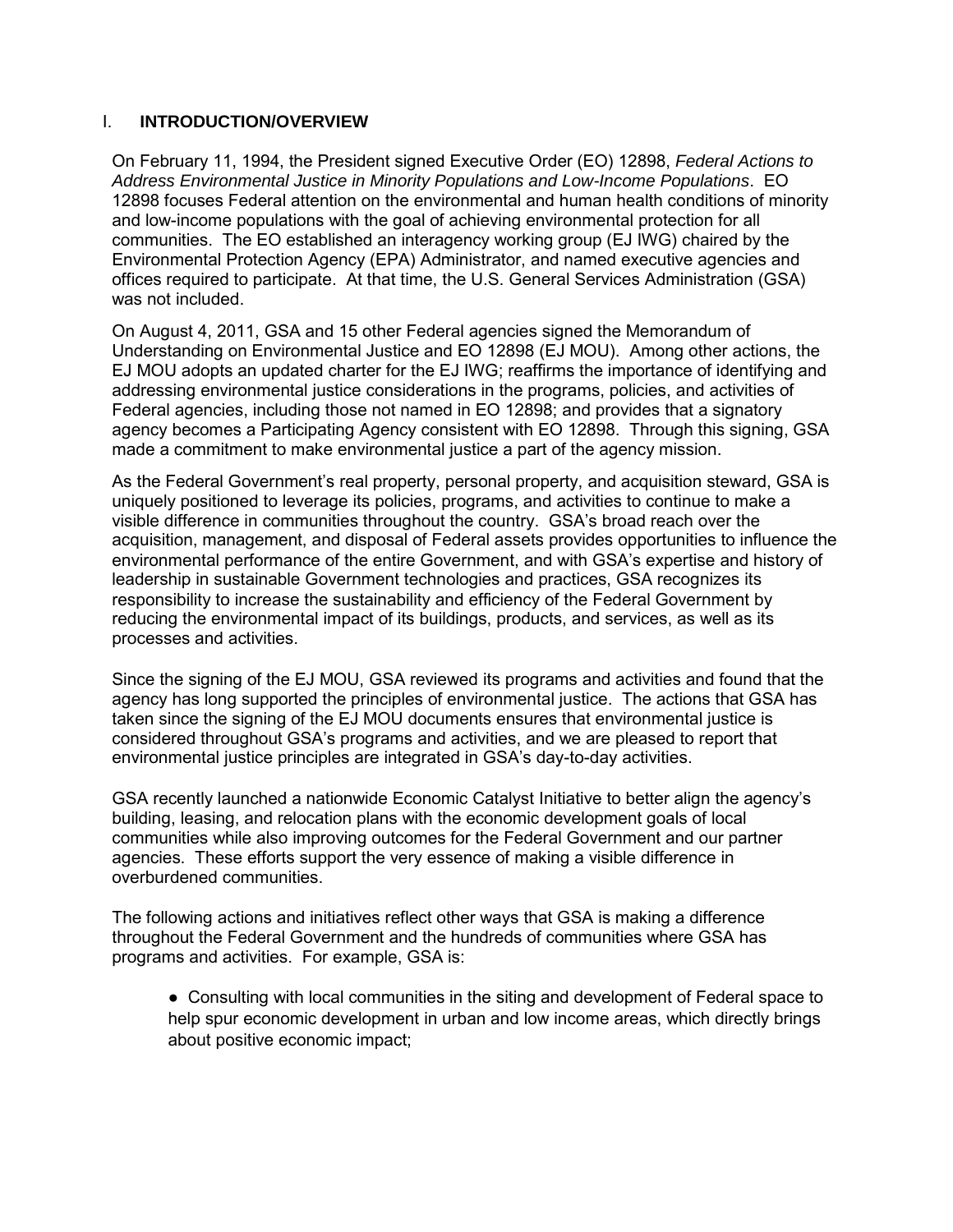● Reaching out to small and disadvantaged small businesses to expand opportunities for small businesses to do business with the Federal Government throughout the country;

● Making appropriate Federal space available to local farmers to allow use of such space for a farmer's market in communities that have little or no access to fresh farm produce/products;

● Working with other Federal agencies to publish a Government-wide regulation and guidance to promote environmentally sound acquisition and use of transportation services;

● Leading electronic stewardship in the Federal Government to reduce environmental impact to local communities with the disposal of hazardous electronic waste;

● Establishing programs that encourage Federal contractors and vendors to reduce greenhouse gases;

● Consulting with State Agencies for Surplus Property (SASP) that administer the Federal Surplus Personal Property Donation Program to ensure SASPs are including overburdened communities in their outreach to recruit eligible participants of the donation program;

• Donating computers and other technology (through the Computers for Learning program, computersforlearning.gov) to schools in minority and low-income communities;

• Engaging with local communities, whose members have low-incomes and possess limited English proficiency, to assist in the monitoring and evaluation of an environmentally hazardous site to provide critical information to community members;

● Reducing greenhouse gases at Federal facilities, and launching a recent pilot to encourage vendors and contractors to publicly disclose their company-wide greenhouse gas emissions; and

● Working with Federal partners to help build capacity, capability, and confidence within the Federal Government to address incremental climate risks.

## II. **IMPLEMENTING ENVIRONMENTAL JUSTICE STRATEGY AND IMPLEMENTATION PLANS**

- a. **Community Engagement**: GSA conducts outreach with community stakeholders, industries in the private sector, state agencies that administer GSA's Federal Surplus Personal Property Donation Program (Donation Program), and small businesses to bring about positive, visible difference in communities throughout the country. This is discussed in more detail in Section V below.
- b. **National Environmental Policy Act (NEPA)**: Within the NEPA process for GSA's Public Buildings Service projects, pursuant to Executive Order 12898 and the *GSA PBS*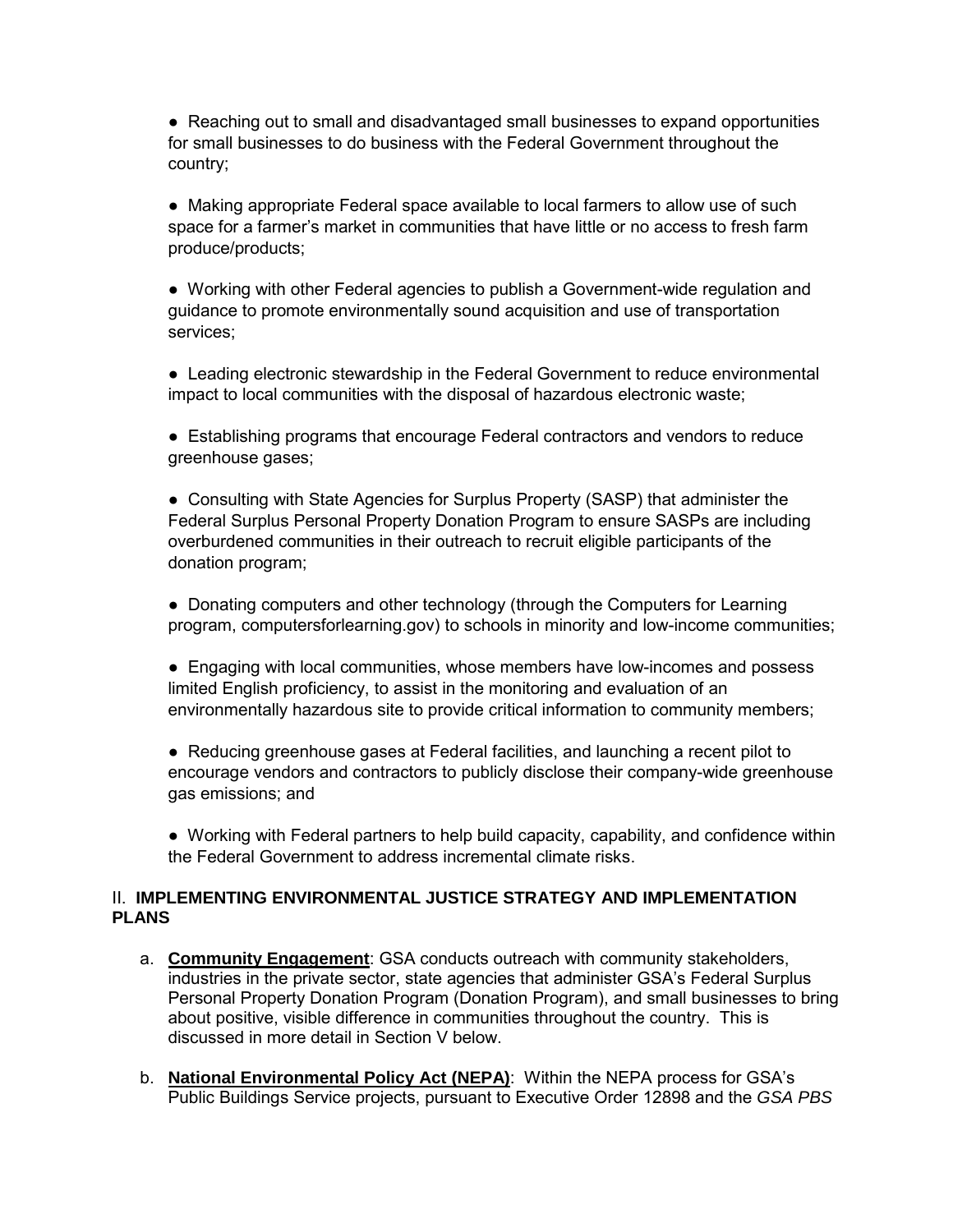*NEPA Desk Guide*, GSA analyzes whether other Federal agencies should be included as cooperating agencies for potential environmental justice issues. Likewise, GSA participates in NEPA studies where GSA is requested to be a cooperating agency on projects where environmental impacts are indicated. GSA completed the review of the *Draft Final Report of the NEPA Committee on Promising Practices for EJ Methodologies in NEPA Reviews (developed by the EJ IWG)* in August 2015, and will continue to promote the best practices highlighted in this report to the national NEPA network during regularly-scheduled network meetings throughout fiscal year (FY) 2016.

c. **Climate Change:** GSA continues to prepare now so it can support its customers for a changing climate. GSA's Public Buildings Service and Federal Acquisition Service teamed with Federal partners in GSA's New England Region (Region 1) to address building capacity, capability, and confidence within the Federal Government to address incremental climate risks including aspects of environmental justice. The initiative in Region 1 is only a part of a nationwide effort. See [GSA's Climate Change Risk](http://www.gsa.gov/portal/mediaId/199751/fileName/GSA_FY_2014_Climate_Change_Risk_Management_Plan.action)  [Management Plan](http://www.gsa.gov/portal/mediaId/199751/fileName/GSA_FY_2014_Climate_Change_Risk_Management_Plan.action) for additional information.

The adaptation strategies developed during the sessions were documented and shared with all participants. GSA, the U.S. Courts, U.S. Department of Homeland Security - Coast Guard, and U.S. Department of Justice – Attorneys' Office are using the information garnered from the sessions to plan next steps for capital planning and contracts, and necessary interface with the City of Boston. The intent is to leverage the strategies developed during the session and use it to integrate with the City of Boston's adaptation and implementation plan. As the City of Boston—a White House Climate Action Champion—moves forward to implement its climate resilience criteria in its construction review process, this is a great opportunity for GSA and other agencies to engage deeper to partner in planning and implementing informed adaptation strategies. For additional information regarding climate change adaptation, see Section VIII of this report.

- d. **Electronics Stewardship**: GSA continues to be one of the lead agencies in drafting of a regulation that will require environmentally sound actions to take place in the management and disposal of excess and/or surplus electronics (computers and other technology). GSA is working with other Federal agencies to develop eligibility criteria for vendors that agencies use in the recycling/disposal of electronics. GSA was designated as a co-chair of the Federal Electronic Stewardship Working Group, which was previously chaired solely by the White House Council on Environmental Quality. This role gives GSA a greater hand in leading and influencing the Federal discussion on the acquisition, use, and disposal of electronics.
- e. **Goods Movement:** GSA collaborated with other Federal agencies in drafting and publishing the Government-wide [Transportation Reporting Regulation,](https://federalregister.gov/a/2015-23996) FMR 102-117, Final Rule, on September 22, 2015. This rule encourages agencies to voluntarily provide transportation information to GSA, such as environmental justice information. In conjunction with the [Transportation Reporting Regulation,](https://federalregister.gov/a/2015-23996) GSA's Office of Governmentwide Policy is working with GSA Federal Acquisition Service's Center for Transportation Management and Transportation Audits Division to create "One GSA Transportation Data Strategy." The goal is to minimize data reporting from agencies while taking advantage of Government transportation data. The resulting data will be used for data mining in order to make improvements in goods movement and transportation services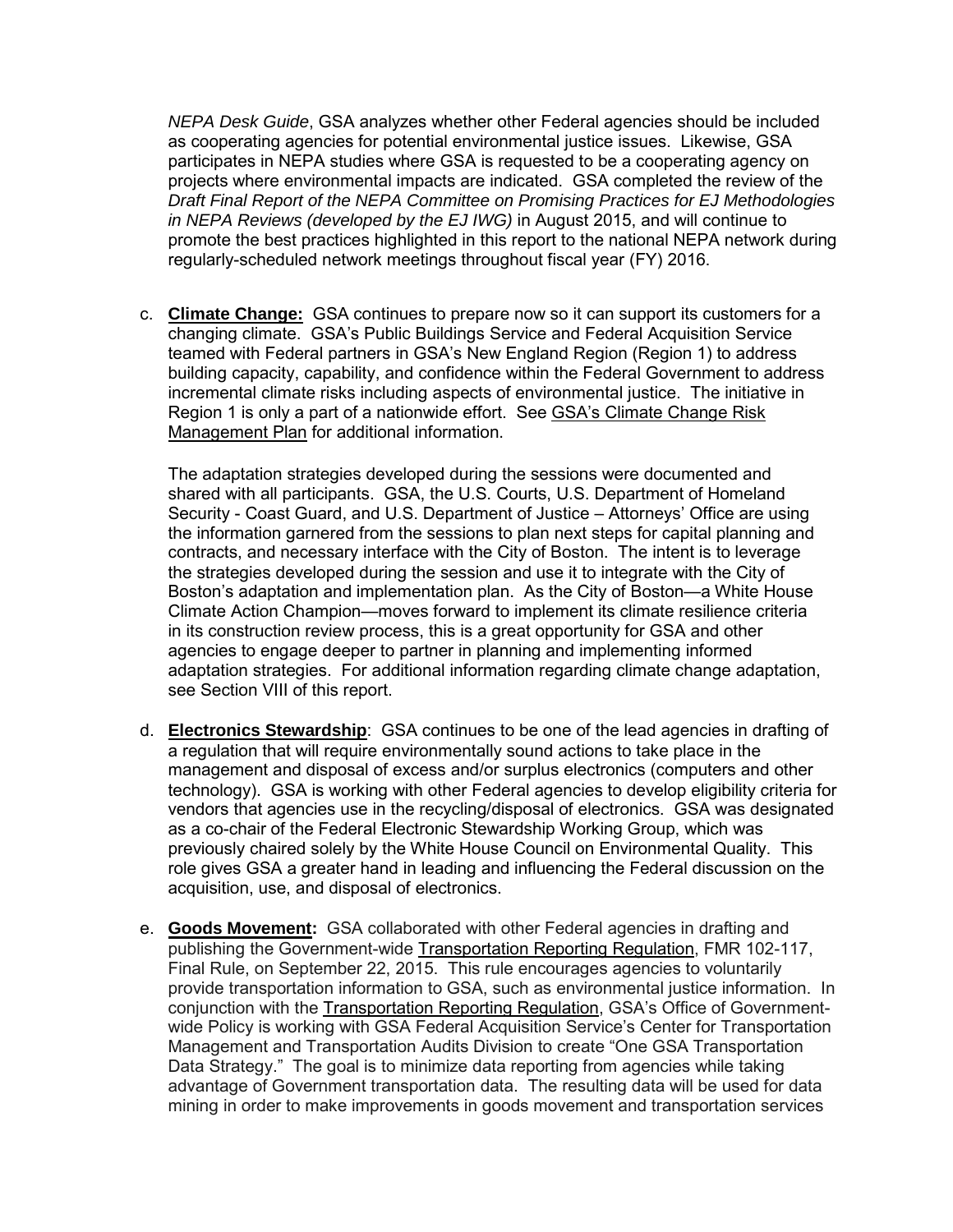Government-wide. For example, Government transportation data that is provided could be used to identify (by zip code) where Federal agencies' use of Transportation Services Providers in a concentrated location may be causing harm in specific areas of the country. GSA's Office of Government-wide Policy developed a list of key performance measures divided into overall/agency transportation program goals and operational goals to oversee the Transportation Service Provider's performance. Measures on sustainability, hazmat materials, and weight are being considered for the overall/agency program goals, which could impact communities located adjacent or enroute to transportation depots.

- f. **Sustainability***:* GSA has aggressive targets and programs in place to reduce greenhouse gas emissions from its facilities and supply chains. These efforts tend to reduce the impacts of climate change to the global public as a whole, and may be especially beneficial for those EJ communities and geographies which are most at-risk from adverse impacts of climate change. In FY 15, GSA launched a new pilot to encourage vendors and contractors to publicly disclose their company-wide greenhouse gas emissions. This voluntary pilot also asks more than 100 of GSA's largest vendors and contractors to reduce their overall greenhouse gas emissions.
- g. **Title VI of the Civil Rights Act of 1964, as amended**: GSA's Office of Civil Rights (OCR) conducted on-site training of State Agencies for Surplus Property (SASPs) throughout FY 15. The state agencies administer the Donation Program. OCR discussed place-based initiatives with the Directors of the SASPs, which included expanding their outreach to low income and minority communities. All of those trained reported an increased understanding of how environmental justice applies to the Donation Program.

## **III. EJ STRATEGY REVIEWS/UPDATES**

GSA published its first EJ Strategy in February 2012, followed by subsequent annual progress reports in February 2013 and February 2014. GSA posted both the Strategy and annual progress reports on GSA's public webpage, and has received no comments or recommendations submitted by members of the public to date. GSA remains open to public comment on the EJ Strategy and annual reports.

In accordance with the MOU, GSA is in the process of reviewing its current EJ Strategy for the next 3-year period to align with the EJ IWG's Framework for Collaboration, which focuses on the overall goal of improving the quality of life and support economic opportunity in overburdened and under-resourced communities. GSA anticipates publishing its updated EJ Strategy for FY 16–FY 18 by May 1, 2016.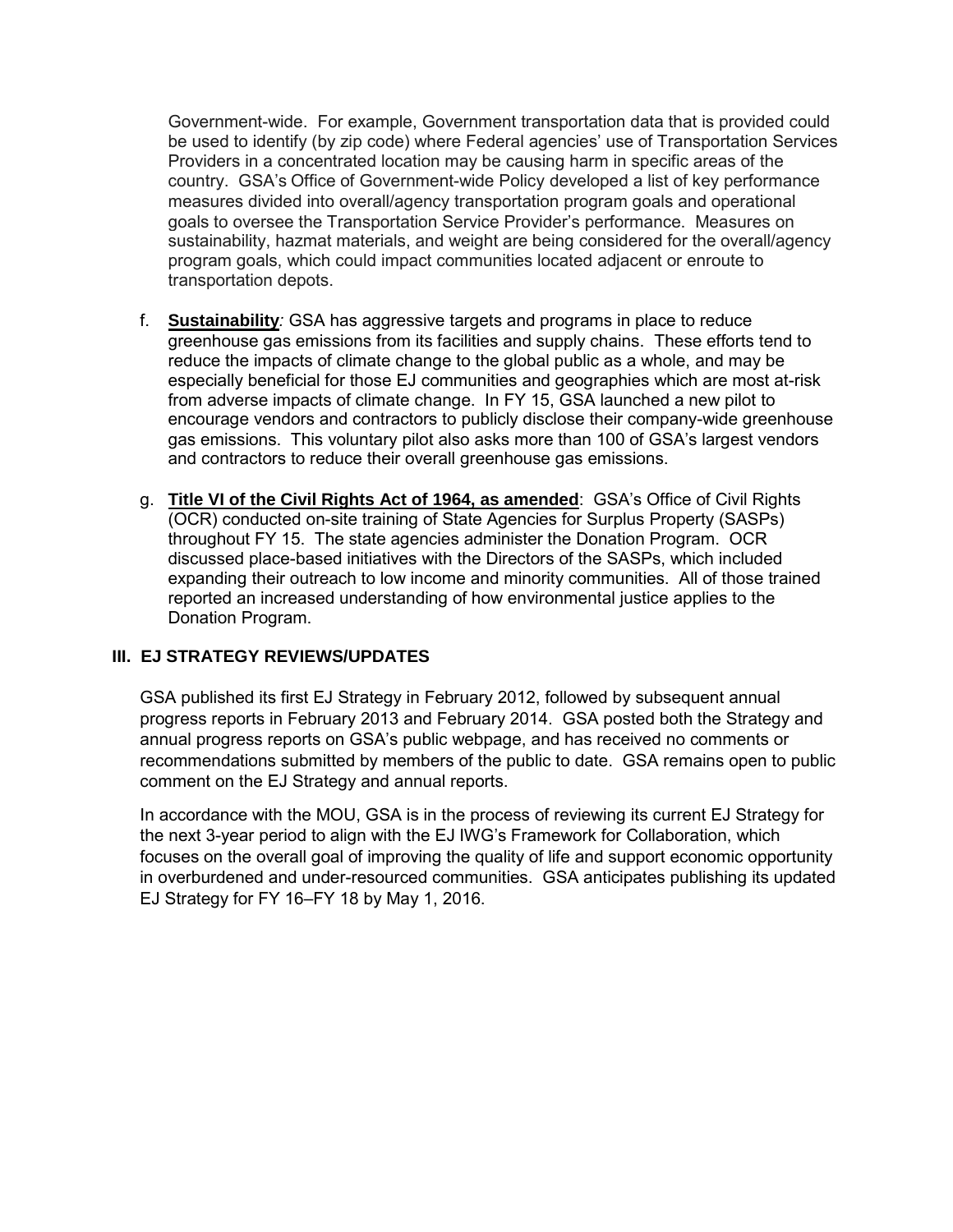## **IV. NOTABLE AND INNOVATIVE PLACED-BASED INTERAGENCY COLLABORATIVE PROJECTS AND FEDERAL TOOLS**

- a. **Sustainability Location Calculator**: GSA's Urban Development Program is piloting the use of the Sustainable Location Calculator tool with state and local governments in Northern California through a grant with the Environmental Protection Agency (EPA) to see how the tool can be used outside the Federal Government for other entities looking to maximize locations efficiency in facility decisions. That pilot will conclude in the second quarter of FY 16. The goal is to eventually make the tool available to the public, but that decision will be made by the Office of GSA IT.
- b. **Technical Assistance**: GSA's Urban Development Program is partnering with EPA's Office of Sustainable Communities to provide technical assistance to GSA project communities where additional planning assistance will help communities to better leverage GSA's real estate actions. These opportunities include: (i) a U.S. Department of State project that will drive private investment in hotels and restaurants, wherein the technical assistance will tackle how the community should put plans in place that guide developers to meet community needs with new development, as well as the Federal need; (ii) a Federal courthouse project that has reduced in size, making a large Federal parcel potentially available in an area targeted by local officials for redevelopment. Lessons learned from these projects will help identify other communities that would benefit from similar assistance, as well as teach GSA whether and how to modify future business practices to achieve locally beneficial outcomes.

# **V. COMMUNITY ENGAGEMENT ACTIVITIES AND RESULTS/IMPACTS**

GSA conducts outreach through public forums, community meetings, training, briefings, and partnerships. For example:

- a. **Federal Financial Assistance**: GSA's Office of Civil Rights collaborates with individual State Agencies for Surplus Property (SASPs) that administer the Donation Program—to target outreach to overburdened communities in their states. Three SASPs agreed to target outreach in low-income communities, to include communities listed on the EJ IWG's "Making a Visible Difference" list. Through the Donation Program, eligible state and local agencies and non-profit organizations are able to acquire Federal surplus personal property (such as furniture, construction/heavy equipment, office equipment and supplies, vehicles, etc.) at a minimal service fee, which is a fraction of the cost for new items. GSA will continue to collaborate with other SASPs in FY 16 to target outreach to overburdened communities in additional states. OCR briefed the National Association of State Agencies for Surplus Property (NASASP) regarding this initiative, and plans to collaborate with the NASASP in FY 16 regarding a nationwide initiative to promote the Donation Program in overburdened communities.
- b. **Engaging Small Business Community**: GSA's Office of Small Business Utilization (OSBU) reaches out to small and disadvantaged businesses to promote and educate them on how to do business with the Federal Government. OSBU is including the EJIWG's list of EJ communities in their outreach plan. OSBU helps small business owners navigate the journey to becoming a GSA vendor, and, as an advocate for small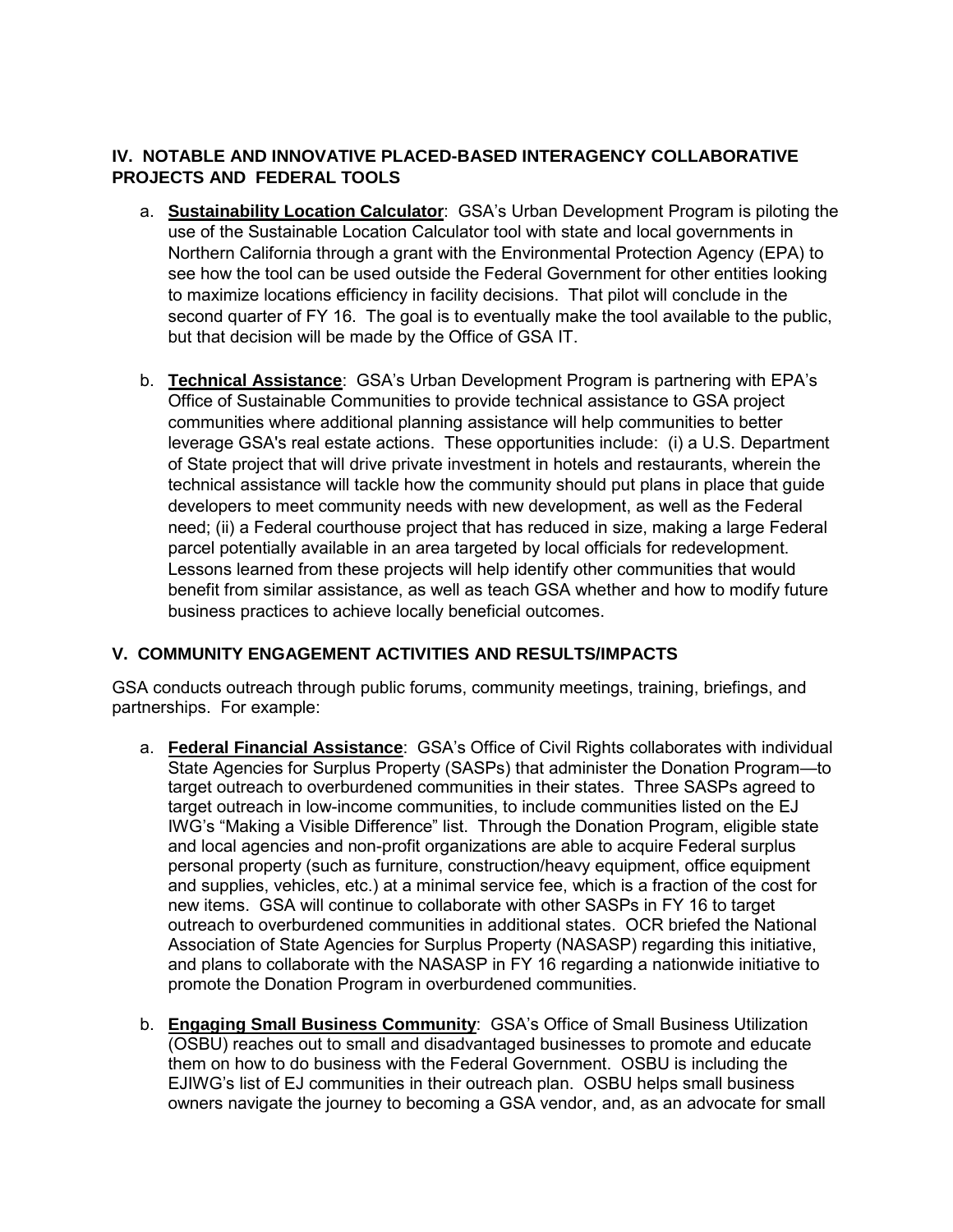businesses, OSBU provides assistance, guidance, and training that ensures small businesses not only get in the game, but also compete on a level playing field.

c. **GSA's Opportunities Cente**r: The Opportunities Center (Center), which is located at the St. Elizabeth's West Campus in Washington, D.C., officially opened to the public on February 1, 2010. The Center accepts employment applications from the community, which are then made available to the contractors working on the U.S. Department of Homeland Security Headquarters Consolidation at the St. Elizabeth's Campus, as well as contractors working on other Federal projects. The Center is designed to raise awareness about project objectives, employment, business opportunities, and other community benefits. In addition, the Center is designed to act as a community resource where interested parties can access updated information on project progress and doing business with GSA. GSA has also made the Center available to workforce groups and civic organizations for meetings, job fairs and training sessions.

#### **VI. TARGETED RESOURCES TO OVERBURDENED, UNDERSERVED, AND ECONOMICALLY-DISTRESSED COMMUNITIES**

*.*

- a. **Economic Catalyst Initiative**: GSA recently launched its economic catalyst initiative. GSA is consulting with other Federal agencies, cities, and community stakeholders to better align the agency's building, leasing, and relocation plans with the economic development goals of local communities. GSA leverages the strength of the Federal Government and partners with local and regional stakeholders to ensure optimal Federal investment in communities. Small business success is also key to GSA's goal of stimulating economic growth in communities throughout the country. GSA will align building site selection, leasing, and relocation plans to support community priorities, making it easier for small business to work with government." GSA is developing new location policy that incorporates community outreach across several parts of GSA's business practices. One of the first steps in the process is to develop Local Portfolio Plans. This involves meeting with local jurisdictions to talk about their development plans, infrastructure plans, transit networks, and similar topics, which can include environmental justice concerns, to determine what information will help GSA make sound decisions regarding where and how to place client agencies for future space needs. GSA is slated to develop plans in all regions in FY 16, and the Urban Development Program is partnering with the Portfolio team at GSA to boost the community outreach delivery. In leasing, the focus is on incorporating sustainable location principles into setting delineated areas and into the Request For Proposal clauses. The principles focus on regional accessibility to Federal worksites and service centers, transit access, emissions reduction, and economic development.
- b. **Computers for Learning**: GSA administers the Computers for Learning program, which gives local schools access to the technology they need to ensure students can compete for the jobs of the future, while providing an environmentally responsible way for Federal agencies to give new life to computers and equipment they are no longer using. In FY 15, the Federal Government transferred \$49,697,696.00 (original acquisition value) in computers and related peripheral equipment to schools and educational nonprofits, with many of the recipients located in low income and/or minority communities*.*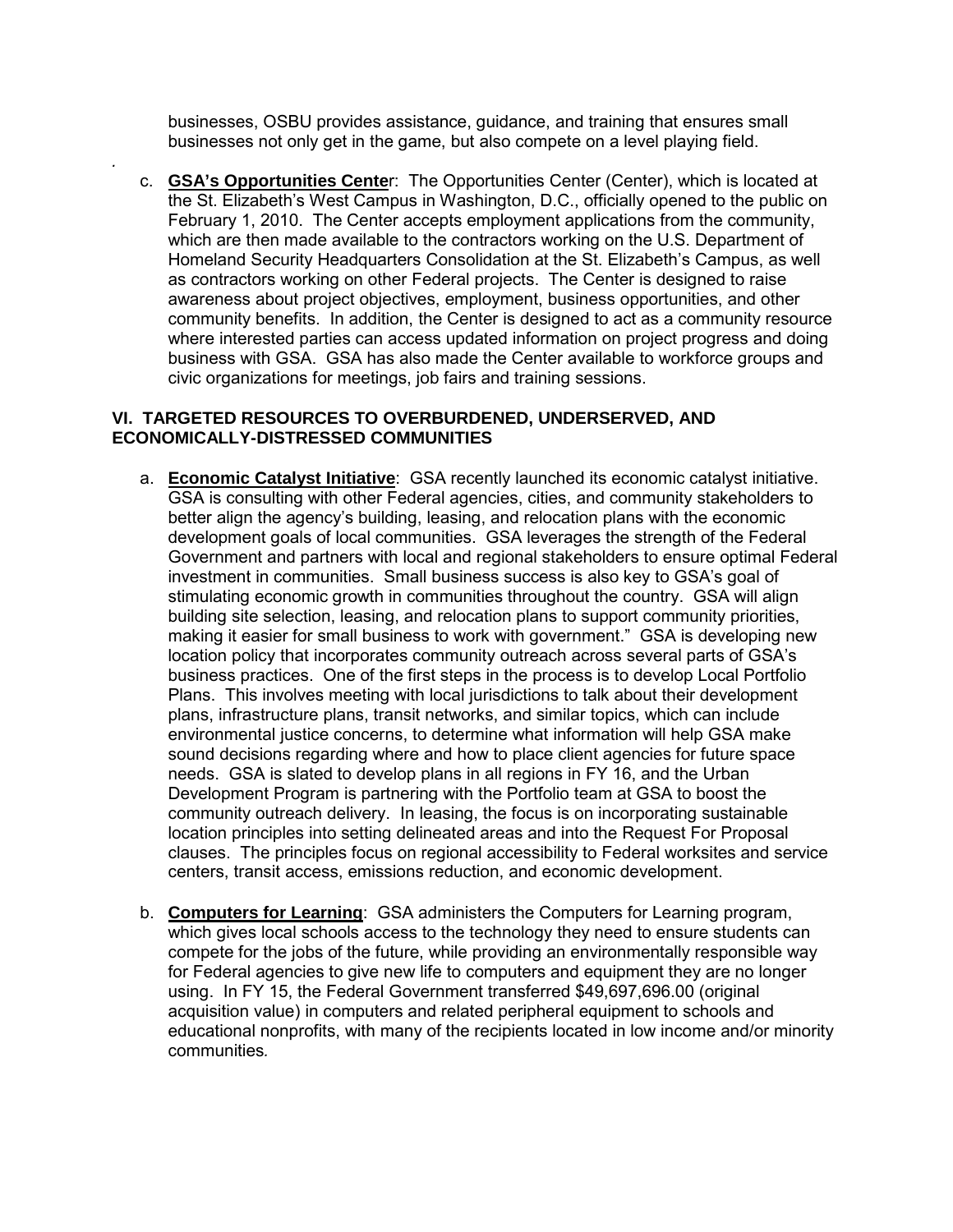c. **Donation Program**: Donations of surplus personal property to public agencies for the purpose of economic development during the first three quarters of FY 13 (latest available data) totaled \$10,260,047.00 (original acquisition cost). Donations of surplus personal property to providers of assistance to impoverished families and individuals (includes public agencies and nonprofit organizations) during the first three quarters of FY 13 (latest available data) was \$1,318,860.00 (original acquisition cost). A recent example of targeted assistance is GSA and the Puerto Rico SASP partnering to donate computer equipment to public schools across Puerto Rico.

## **VII. PERFORMANCE MEASURES**

**Sustainable Locations**: The Urban Development Program developed a measure in partnership with EPA, called the Sustainable Location Calculator, to assign a location efficiency score to each GSA facility and potential facility, and GSA has set a new Blueprint Measure to improve on these scores in FY 16 and beyond.

**VIII. CLIMATE CHANGE ADAPTATION CHAPTER:** This chapter responds directly to the requirement of the President's Climate Action Plan call for Federal agencies to "continue to identify innovative ways to help our most vulnerable communities *prepare for* and *recover from* impacts of climate change."

## **Introduction/Overview**

Climate change is a "force multiplier" for environmental justice just as it is a "threat multiplier" for the U.S. Department of Defense. Climate change aggravates stressors such as poverty and environmental degradation. As a force multiplier, climate change binds together economic development, human rights and economic justice. GSA continues its efforts to make an enabling environment of the administrative, fiscal, and informational conditions to support its Federal customers that engage with state, local, and tribal-level stakeholders in environmental justice work.

#### **Progress toward implementing Agency Climate Adaptation implementation plans related to vulnerable communities**

GSA is responding to environmental justice issues that affect both our Federal customers and the communities they directly serve. As GSA's customers identify vulnerable mission-critical sites and supply chain components, GSA will collaborate with them to identify and avoid maladaptation—actions that increase vulnerability to climate risks rather than reducing them. Real property adaptation actions may vary across a spectrum of protection, accommodation, or retreat. Supply chain adaptation actions may vary across a spectrum of planning for disruption, minimizing damage, or damage control. GSA must work with its customers to understand how a changing climate, in conjunction with other socio-economic and demographic trends, will affect customer agency missions and work to enable their capacity to support vulnerable communities more directly than GSA itself.

#### **Interagency collaborative efforts to help vulnerable communities prepare for and recover from impacts of climate change**

GSA is developing a decision-making framework for its customers (other Federal agencies) to use in conjunction with their agency and service-level vulnerability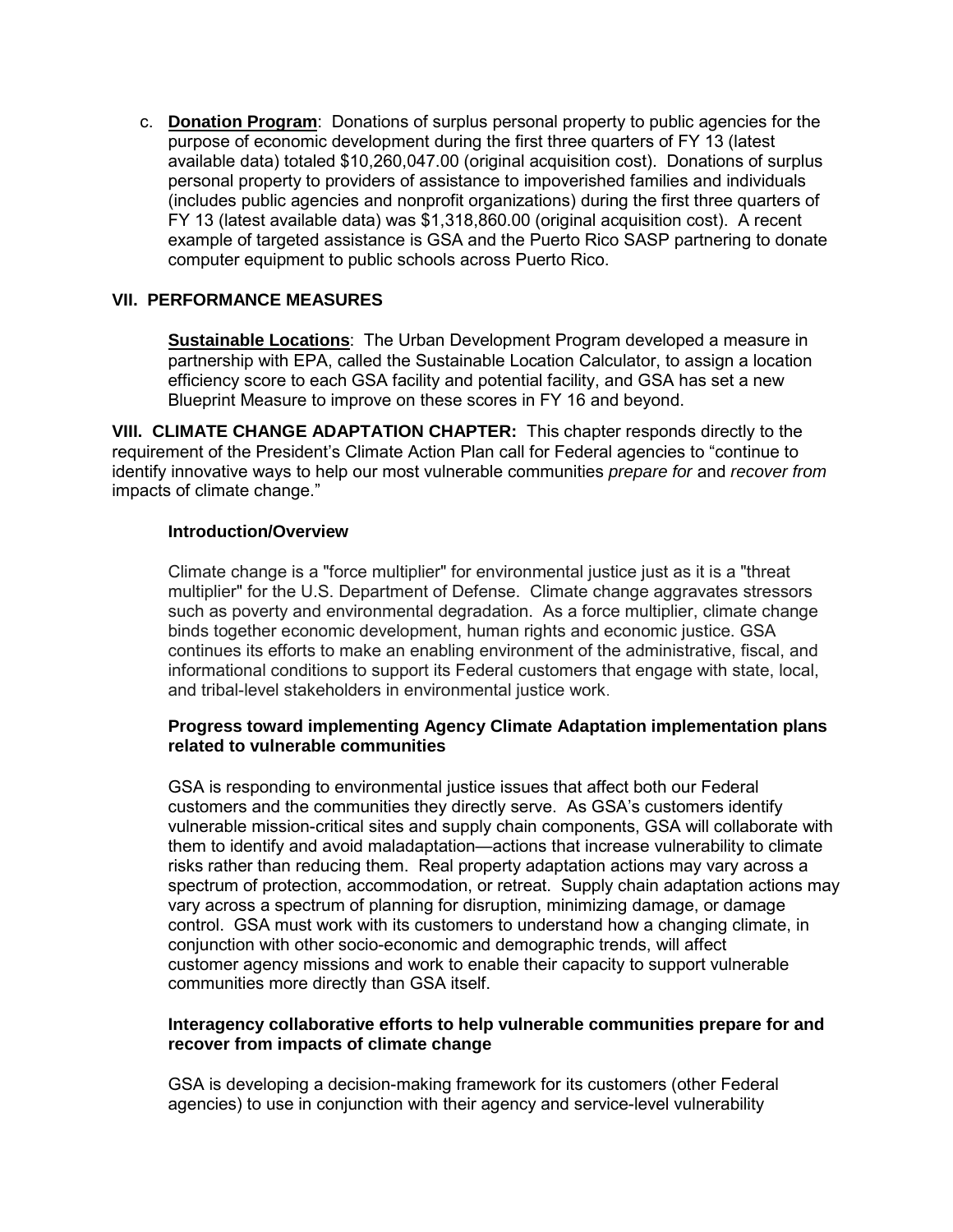assessments to define the implications of climate change on their services, supplies, and space needs. This framework includes environmental justice considerations in these sectors to support the customer agency statutory mission.

#### **Conclusion**

The development of an enabling environment for change, both at the level of individual decisions and at the organizational level, can act as a big incentive for adaptation. For example, GSA continues to collaborate with other agencies on long-term climate change scenario planning exercises at multiple locations and current efforts to "train the trainer" through the U.S. Department of Homeland Security – Federal Emergency Management Agency's (FEMA) National Exercise Program. These efforts will improve understanding of climate change impacts and will help adaptation planning in local communities. GSA has focused efforts to make an enabling environment for change with its partners who directly engage with state, local, and tribal entities. See [GSA's Climate Change Risk](http://www.gsa.gov/portal/mediaId/199751/fileName/GSA_FY_2014_Climate_Change_Risk_Management_Plan.action)  [Management Plan](http://www.gsa.gov/portal/mediaId/199751/fileName/GSA_FY_2014_Climate_Change_Risk_Management_Plan.action) for additional information.

In addition, GSA actively engages in interagency collaborative efforts, such as the working group on climate change, and conveyed the importance of legal expertise regarding land use and zoning for overburdened communities. GSA has also been supporting Phase 2 of the Mitigation Federal Leadership Group working on Indicators of Community Resilience to Hazards and the Impacts of Climate Change led by FEMA and the U.S. Department of Commerce - National Oceanic and Atmospheric Administration (NOAA). GSA is reviewing the U.S. Department of Housing and Urban Development's National Disaster Resilience Competition entries from across the country for most impacted and distressed-unmet recovery needs areas.

GSA recognizes that "certain people and communities are especially vulnerable to the health effects of climate change, including children, the elderly, those with chronic illnesses, the poor, and some communities of color." GSA also recognizes "that the effects of climate change disproportionately affect minority communities and low-income communities."(Sources: The White House publication, *The Health Impacts of Climate Change on Americans June 2014*; and the *U.S. Environmental Protection Agency: EPA's Clean Power* publication.) Extreme heat, severe storms, reduced air quality, severe droughts, and sea-level rise exacerbate environmental and public health challenges facing minority communities and low-income communities. GSA's responsibilities continue to vulnerable communities through GSA's direct support of its Federal customers who directly engage with vulnerable communities.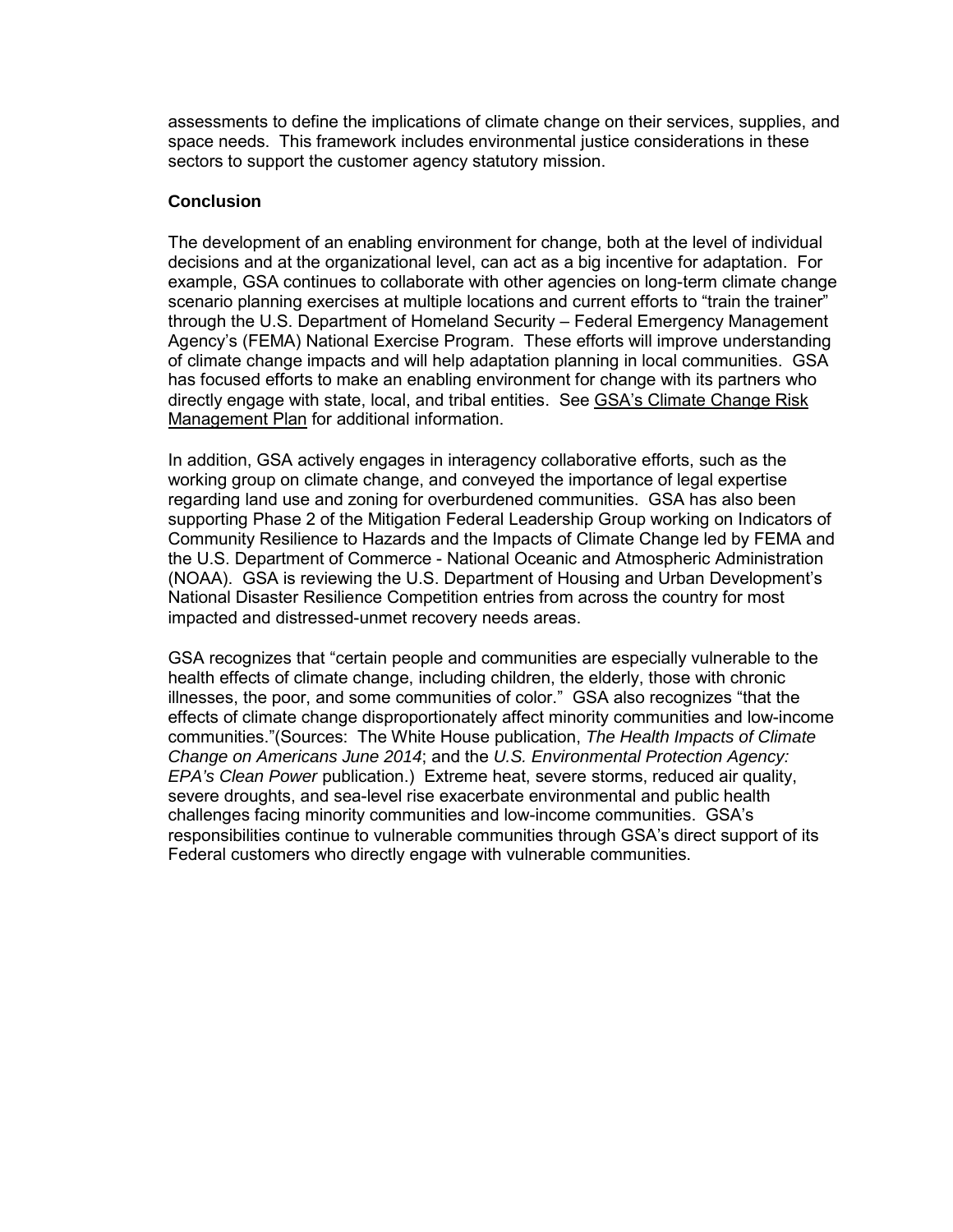## **IX. EJ IWG FRAMEWORK FOR COLLABORATION**

#### **Introduction**

The Federal Interagency Working Group on Environmental Justice (EJ IWG) plays a central role in creating healthy and sustainable communities by bringing together the Federal family to address critical environmental justice issues. The EJ IWG provides leadership, guidance, and support to Federal agencies on the following key areas:

- Coordinating a focused and concerted effort by Federal agencies to directly address the environmental, social, economic, and public health burdens in minority, low-income, indigenous and tribal communities;
- Implementing policies that have measurable impacts that advance environmental justice; and
- Focusing Federal agency resources and technical assistance to address disproportionate health and environmental impacts.

#### **Background: Federal Interagency Working Group on Environmental Justice**

The EJ IWG facilitates the active involvement of all Federal agencies to implement Executive Order 12898, *Federal Actions to Address Environmental Justice in Minority Populations and Low-Income Populations* (Order). The Order states that Federal agencies must identify and address, as appropriate, disproportionately high and adverse human health or environmental effects of their programs, policies, and activities on minority populations and low-income populations.

Established by the Order, the EJ IWG provides a forum for Federal agencies collectively to advance environmental justice principles. The EJ IWG works as a Federal family to assist communities in building the capacity to promote and implement innovative and comprehensive solutions to address environmental justice issues.

The EJ IWG is chaired by the EPA Administrator and includes 17 Federal agencies and White House offices. The EJ IWG has standing committees and other committees established as necessary to carry out responsibilities outlined by the Order. The EJ IWG consists of senior leadership representatives, senior staff representatives, and other persons designated by a Federal agency. In 2011, the EJ IWG agencies took a landmark step to support environmental justice by signing a Memorandum of Understanding on Environmental Justice and Executive Order 12898 (MOU) and adopting a Charter. The MOU serves as a formal agreement among Federal agencies to recommit to addressing environmental justice through a more collaborative, comprehensive, and efficient process. Since 2011, the EJ IWG has collectively advanced environmental justice principles in areas such as the environment, health, transportation, housing, energy, and economic development.

## **EJ IWG Making a Visible Difference in Overburdened Communities**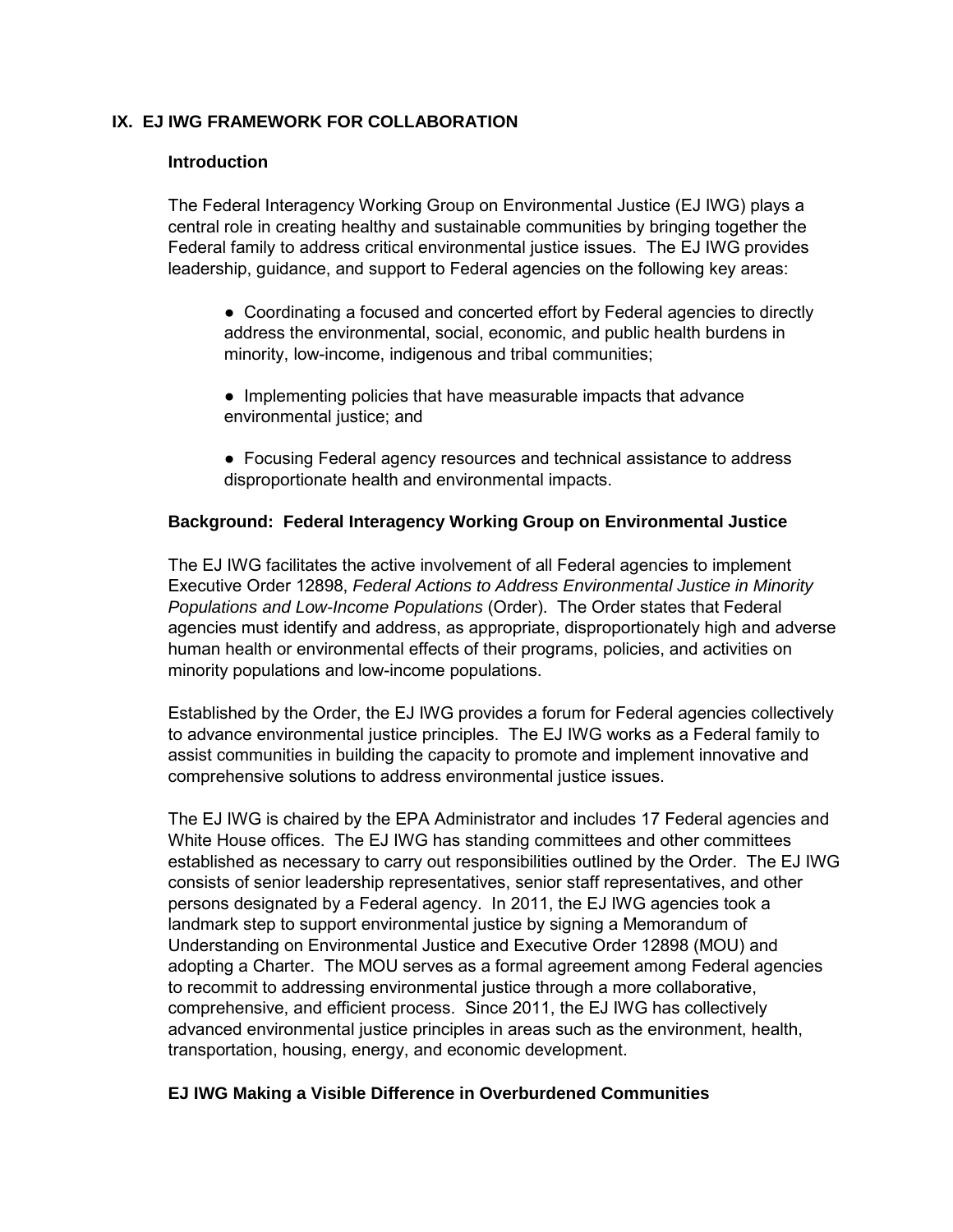In FY 15, the EJ IWG devoted time to building an infrastructure for Federal agencies to directly address the environmental, social, economic, and public health burdens in minority, low-income, indigenous, and tribal communities. The 2011 Charter was revised to include a governance structure and a requirement for agency senior leadership to meet twice a year to discuss agency collaborative efforts and commitments that will help achieve environmental justice. The EJ IWG's governance structure includes the following standing (permanent) committees:

- Public Participation
- Regional Interagency Working Groups
- Strategy and Implementation Progress Reports
- Title VI of the Civil Rights Act of 1964

In addition, consistent with the Presidential Memorandum issued with the Order, and based on public recommendations, every 3 years the EJ IWG determines whether there are additional focus areas for Federal agencies to consider and address. During fiscal years 2016 – 2018, the EJ IWG will maintain committees to address the following five focus areas:

- Native Americans/Indigenous Peoples
- Rural Communities
- Impacts from Climate Change
- Impacts from Commercial Transportation (Goods Movement)
- National Environmental Policy Act

These committees consist of senior-level agency staff and are responsible for working together with state and local governments, tribes, and local communities to improve the health of communities and protect the environment across this country.

The following is a snapshot of the EJ IWG's efforts to advance environmental justice in FY 15.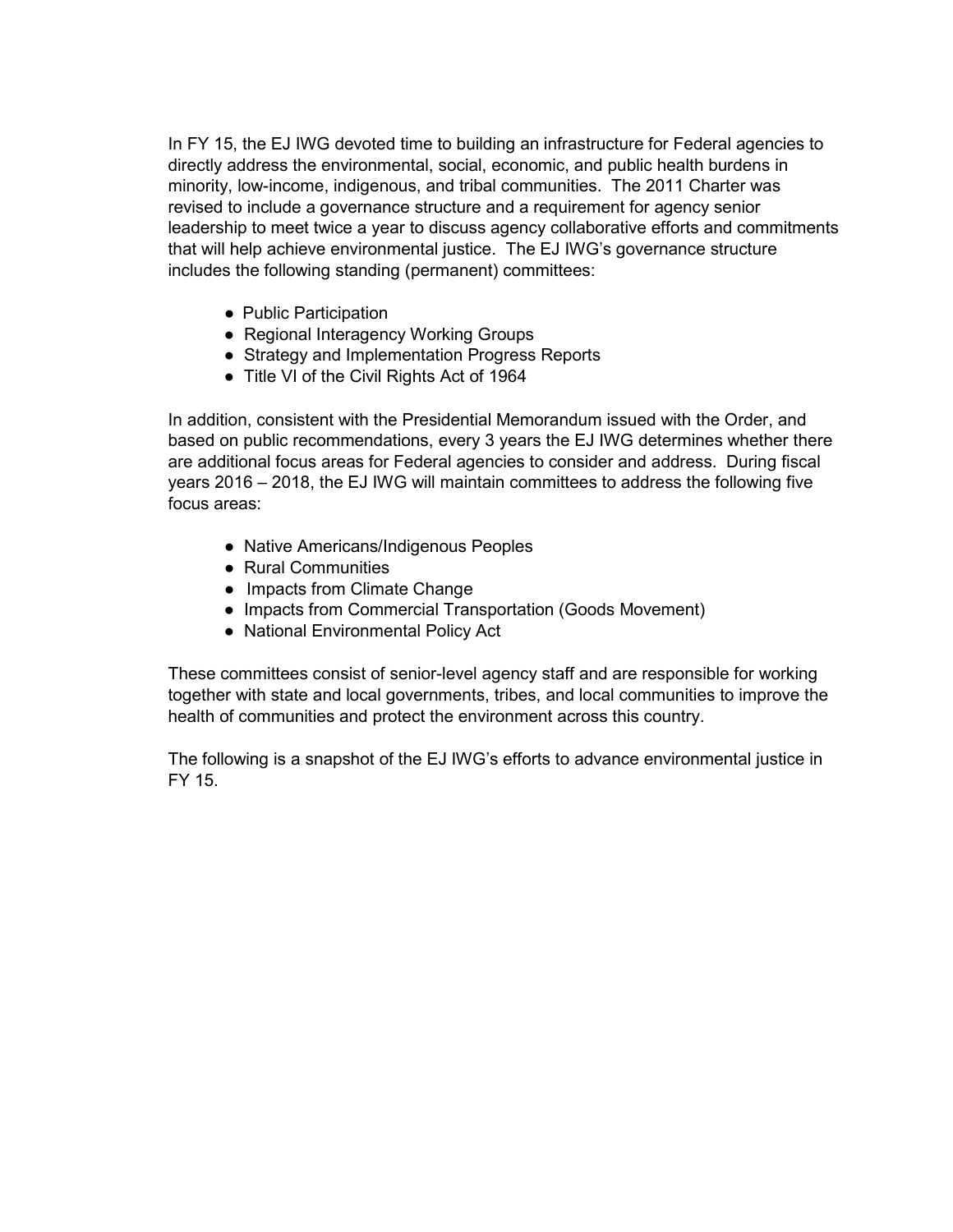#### **Collaboration and Interagency Governance Structure**

• Developed the Draft FY 2016-2018 EJ IWG Action Agenda Framework and disseminated for public comment. (As a result of one of the public comments, the EJ IWG has changed the name of the document to *EJ IWG FY 2016-2018 Framework for Collaboration*). The Framework builds on decades of environmental justice work to focus the collective efforts of the Federal agencies to improve the quality of life and support economic opportunity in overburdened and under-resourced communities. The Framework is available o[n](http://www3.epa.gov/environmentaljustice/interagency/index.html) [http://www3.epa.gov/environmentaljustice/interagency/index.](http://www3.epa.gov/environmentaljustice/interagency/index)

• Completed significant NEPA work products: Draft Report on Promising Practices for EJ Methodologies in NEPA Reviews and a companion training module based on the promising practices. The Draft Report provides a framework for meaningful engagement, developing and selecting alternatives and identifying minority and low-income populations.

● Launched the Educate, Motivate and Innovate (EMI) Climate Justice Youth Leadership Initiative. The EMI Initiative will showcase innovative climate justice projects and their impacts that are being done across the country by students attending Minority Serving Institutions (MSIs).

● Developed the structure for a Goods Movement Resource Compendium. The Compendium will outline agency legal authorities, roles and responsibilities and serve as a resource for communities addressing goods movement concerns.

• Strengthened collaboration with communities by forming Regional Interagency Workgroups and featuring innovative community-based interagency collaborative projects at monthly EJ IWG meetings.

## **Outreach**

• Increased outreach to the public by holding three webinars seeking public comment on the Draft FY 2016-2018 EJ IWG Action Agenda Framework, which attracted over 350 participants.

● Advanced collaboration on Climate Justice topics by featuring a series of leading Climate Justice advocates at the March 2015 National Environmental Justice Conference and Training Program.

• Strengthened the delivery of technical assistance to small, underserved communities through the College/Underserved Community Partnership Program (CUPP).

Increased coordination and cooperation among Federal agencies will promote comprehensive community-based solutions to environmental justice issues and ensure that the public has meaningful opportunities for participation in the decision-making